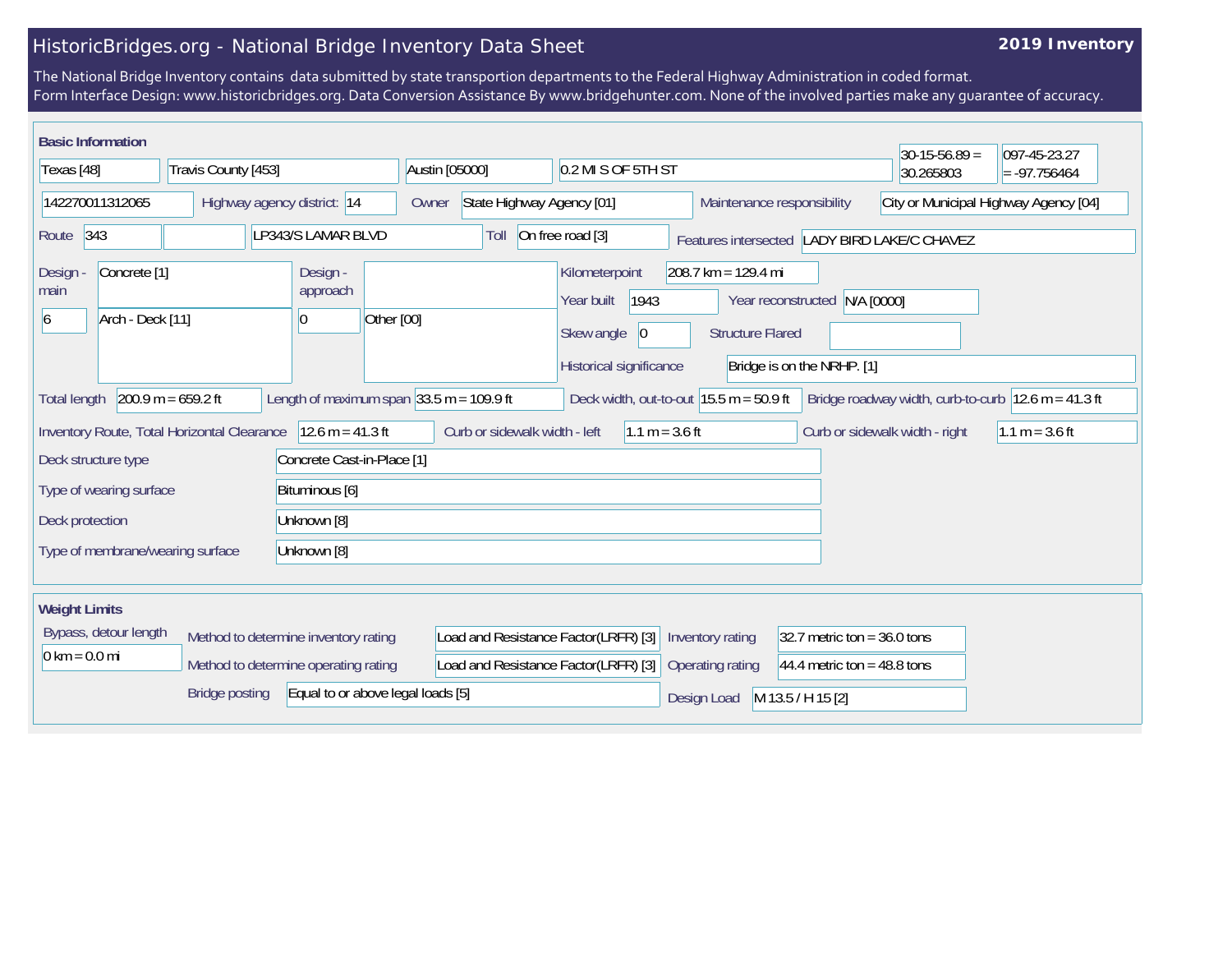| <b>Functional Details</b>                                                                                                             |                                                                                        |  |  |  |  |  |  |  |
|---------------------------------------------------------------------------------------------------------------------------------------|----------------------------------------------------------------------------------------|--|--|--|--|--|--|--|
| Average daily truck traffi  1<br>Average Daily Traffic<br>39910                                                                       | Year 2013<br>55870<br>2033<br>%<br>Future average daily traffic<br>Year                |  |  |  |  |  |  |  |
| Other Principal Arterial (Urban) [14]<br>Road classification                                                                          | Lanes on structure   4<br>Approach roadway width<br>$12.8 m = 42.0 ft$                 |  |  |  |  |  |  |  |
| Type of service on bridge Highway [1]                                                                                                 | Bridge median<br>Direction of traffic 2 - way traffic [2]                              |  |  |  |  |  |  |  |
| No parallel structure exists. [N]<br>Parallel structure designation                                                                   |                                                                                        |  |  |  |  |  |  |  |
| Highway-waterway [6]<br>Type of service under bridge                                                                                  | Lanes under structure<br>Navigation control<br> 4                                      |  |  |  |  |  |  |  |
| $0 = N/A$<br>Navigation vertical clearanc                                                                                             | Navigation horizontal clearance $\vert 0 = N/A \vert$                                  |  |  |  |  |  |  |  |
| Minimum navigation vertical clearance, vertical lift bridge<br>Minimum vertical clearance over bridge roadway<br>$99.99 m = 328.1 ft$ |                                                                                        |  |  |  |  |  |  |  |
| Minimum lateral underclearance reference feature Highway beneath structure [H]                                                        |                                                                                        |  |  |  |  |  |  |  |
| Minimum lateral underclearance on right $0.2$ m = 0.7 ft                                                                              | Minimum lateral underclearance on left $0 = N/A$                                       |  |  |  |  |  |  |  |
| Minimum Vertical Underclearance $ 4.12 \text{ m} = 13.5 \text{ ft} $                                                                  | Minimum vertical underclearance reference feature Highway beneath structure [H]        |  |  |  |  |  |  |  |
| Appraisal ratings - underclearances  Basically intolerable requiring high priority of corrrective action [3]                          |                                                                                        |  |  |  |  |  |  |  |
| <b>Repair and Replacement Plans</b>                                                                                                   |                                                                                        |  |  |  |  |  |  |  |
| Type of work to be performed                                                                                                          | Work to be done by contract [1]<br>Work done by                                        |  |  |  |  |  |  |  |
| Other structural work, including hydraulic                                                                                            | Bridge improvement cost<br>55000<br>14000<br>Roadway improvement cost                  |  |  |  |  |  |  |  |
| replacements. [38]                                                                                                                    | 200.9 m = $659.2$ ft<br>Length of structure improvement<br>Total project cost<br>69000 |  |  |  |  |  |  |  |
|                                                                                                                                       | Year of improvement cost estimate                                                      |  |  |  |  |  |  |  |
|                                                                                                                                       | Border bridge - state<br>Border bridge - percent responsibility of other state         |  |  |  |  |  |  |  |
|                                                                                                                                       | Border bridge - structure number                                                       |  |  |  |  |  |  |  |